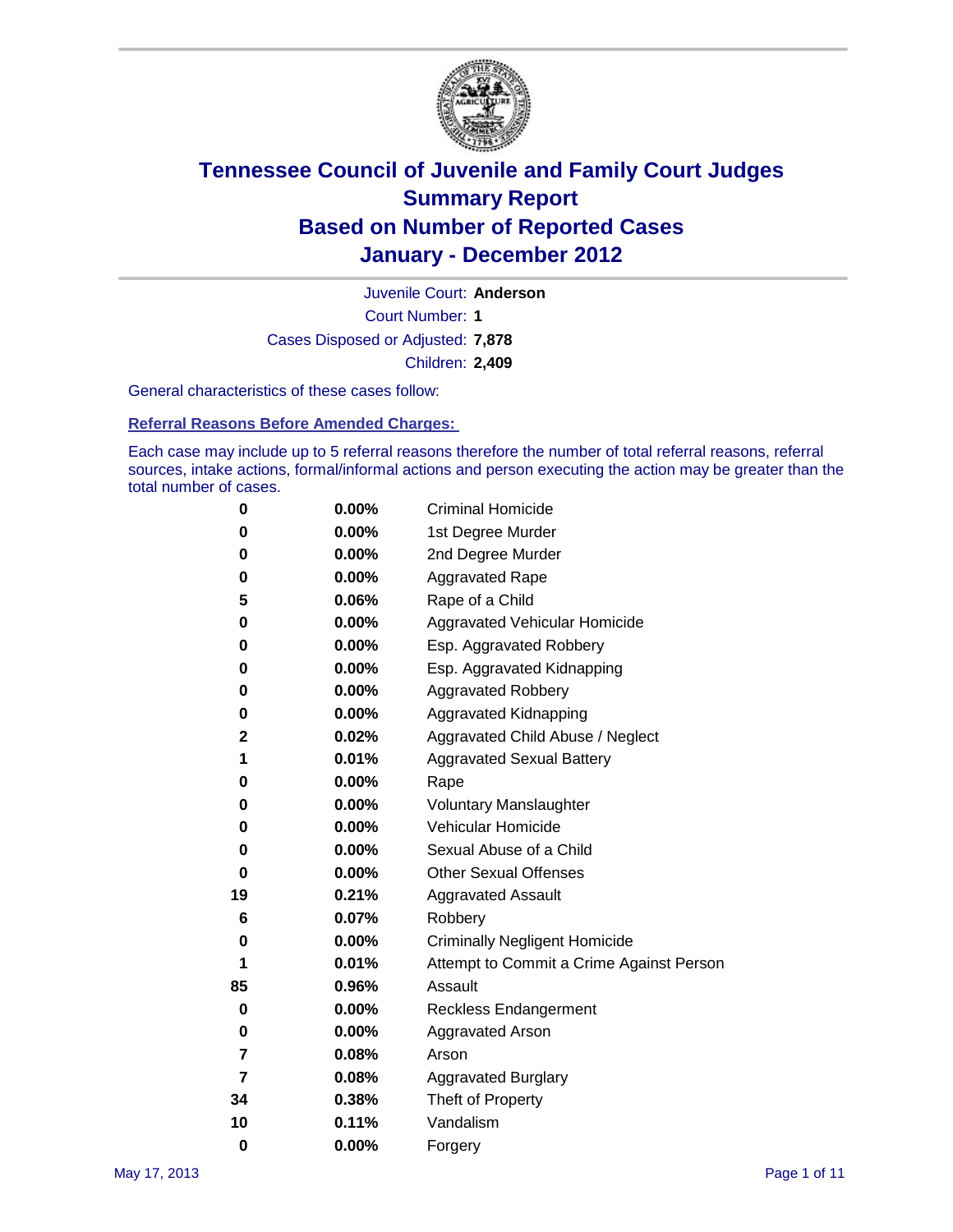

Juvenile Court: **Anderson**

Court Number: **1**

Cases Disposed or Adjusted: **7,878**

Children: **2,409**

#### **Referral Reasons Before Amended Charges:**

Each case may include up to 5 referral reasons therefore the number of total referral reasons, referral sources, intake actions, formal/informal actions and person executing the action may be greater than the total number of cases.

| $\pmb{0}$    | 0.00%    | <b>Worthless Checks</b>                                     |  |
|--------------|----------|-------------------------------------------------------------|--|
| 0            | 0.00%    | Illegal Possession / Fraudulent Use of Credit / Debit Cards |  |
| 9            | 0.10%    | <b>Burglary</b>                                             |  |
| 1            | 0.01%    | Unauthorized Use of a Vehicle                               |  |
| 0            | $0.00\%$ | <b>Cruelty to Animals</b>                                   |  |
| 1            | 0.01%    | Sale of Controlled Substances                               |  |
| 9            | 0.10%    | <b>Other Drug Offenses</b>                                  |  |
| 7            | 0.08%    | Possession of Controlled Substances                         |  |
| 0            | $0.00\%$ | <b>Criminal Attempt</b>                                     |  |
| 1            | 0.01%    | Carrying Weapons on School Property                         |  |
| 0            | 0.00%    | Unlawful Carrying / Possession of a Weapon                  |  |
| 4            | 0.05%    | <b>Evading Arrest</b>                                       |  |
| $\mathbf{2}$ | 0.02%    | Escape                                                      |  |
| 0            | $0.00\%$ | Driving Under Influence (DUI)                               |  |
| 8            | 0.09%    | Possession / Consumption of Alcohol                         |  |
| 7            | 0.08%    | Resisting Stop, Frisk, Halt, Arrest or Search               |  |
| 0            | $0.00\%$ | <b>Aggravated Criminal Trespass</b>                         |  |
| 1            | 0.01%    | Harassment                                                  |  |
| 0            | 0.00%    | Failure to Appear                                           |  |
| 0            | $0.00\%$ | Filing a False Police Report                                |  |
| $\mathbf{2}$ | 0.02%    | Criminal Impersonation                                      |  |
| 35           | 0.40%    | <b>Disorderly Conduct</b>                                   |  |
| 5            | 0.06%    | <b>Criminal Trespass</b>                                    |  |
| 2            | 0.02%    | Public Intoxication                                         |  |
| 0            | $0.00\%$ | Gambling                                                    |  |
| 184          | 2.08%    | <b>Traffic</b>                                              |  |
| 5            | 0.06%    | Local Ordinances                                            |  |
| 0            | 0.00%    | Violation of Wildlife Regulations                           |  |
| $\mathbf{2}$ | 0.02%    | Contempt of Court                                           |  |
| 2            | 0.02%    | Violation of Probation                                      |  |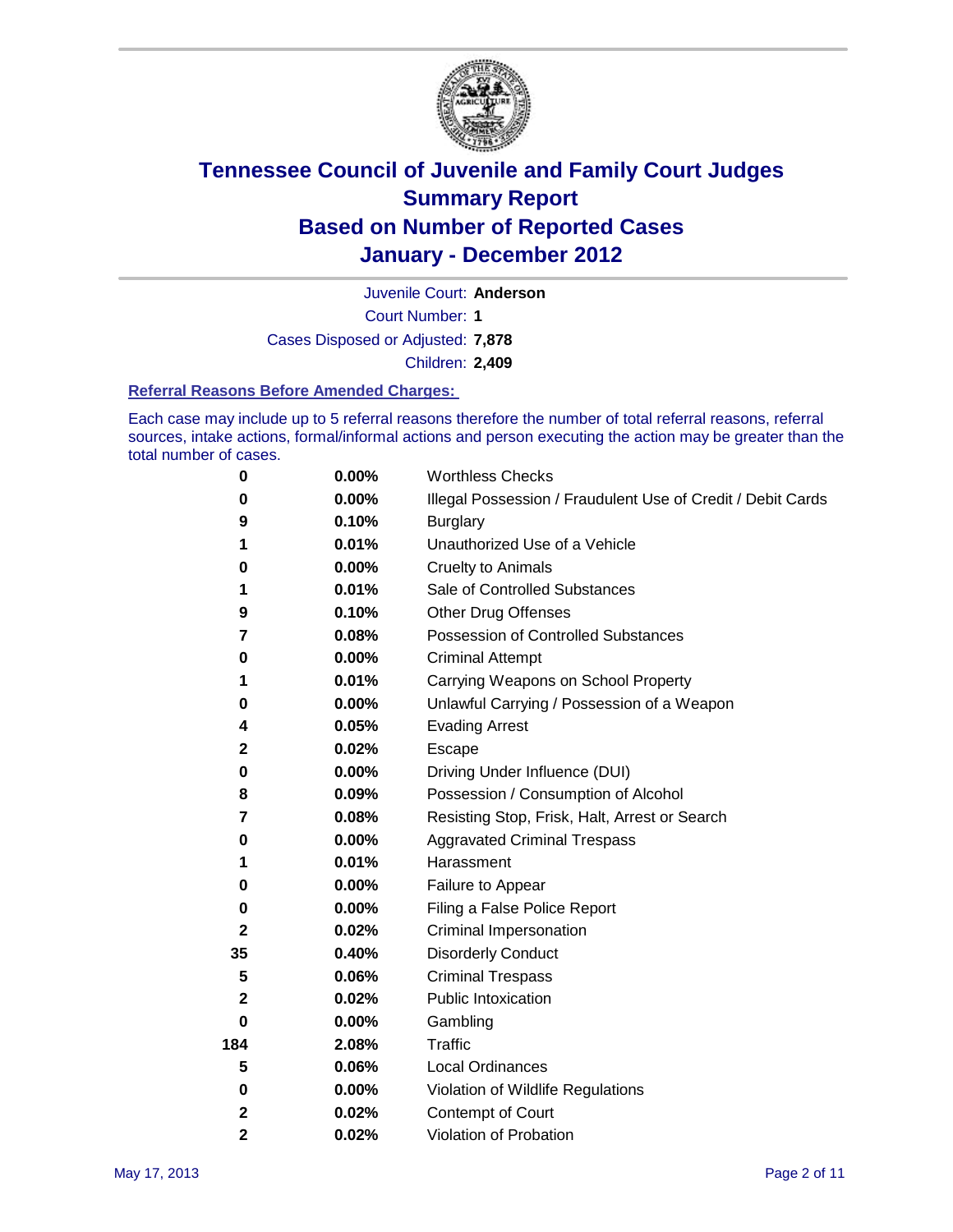

Court Number: **1** Juvenile Court: **Anderson** Cases Disposed or Adjusted: **7,878** Children: **2,409**

#### **Referral Reasons Before Amended Charges:**

Each case may include up to 5 referral reasons therefore the number of total referral reasons, referral sources, intake actions, formal/informal actions and person executing the action may be greater than the total number of cases.

| 0        | 0.00%   | Violation of Aftercare                 |
|----------|---------|----------------------------------------|
| 54       | 0.61%   | Unruly Behavior                        |
| 162      | 1.83%   | Truancy                                |
| 52       | 0.59%   | In-State Runaway                       |
| $\bf{0}$ | 0.00%   | Out-of-State Runaway                   |
| 74       | 0.84%   | Possession of Tobacco Products         |
| 0        | 0.00%   | Violation of a Valid Court Order       |
| 0        | 0.00%   | <b>Violation of Curfew</b>             |
| 0        | 0.00%   | <b>Sexually Abused Child</b>           |
| $\bf{0}$ | 0.00%   | <b>Physically Abused Child</b>         |
| 757      | 8.56%   | Dependency / Neglect                   |
| 67       | 0.76%   | <b>Termination of Parental Rights</b>  |
| 0        | 0.00%   | <b>Violation of Pretrial Diversion</b> |
| $\bf{0}$ | 0.00%   | Violation of Informal Adjustment       |
| 6,006    | 67.93%  | <b>Judicial Review</b>                 |
| 0        | 0.00%   | <b>Administrative Review</b>           |
| 0        | 0.00%   | <b>Foster Care Review</b>              |
| 328      | 3.71%   | Custody                                |
| 17       | 0.19%   | Visitation                             |
| 13       | 0.15%   | Paternity / Legitimation               |
| 697      | 7.88%   | Child Support                          |
| 0        | 0.00%   | <b>Request for Medical Treatment</b>   |
| 0        | 0.00%   | <b>Consent to Marry</b>                |
| 150      | 1.70%   | Other                                  |
| 8,841    | 100.00% | <b>Total Referrals</b>                 |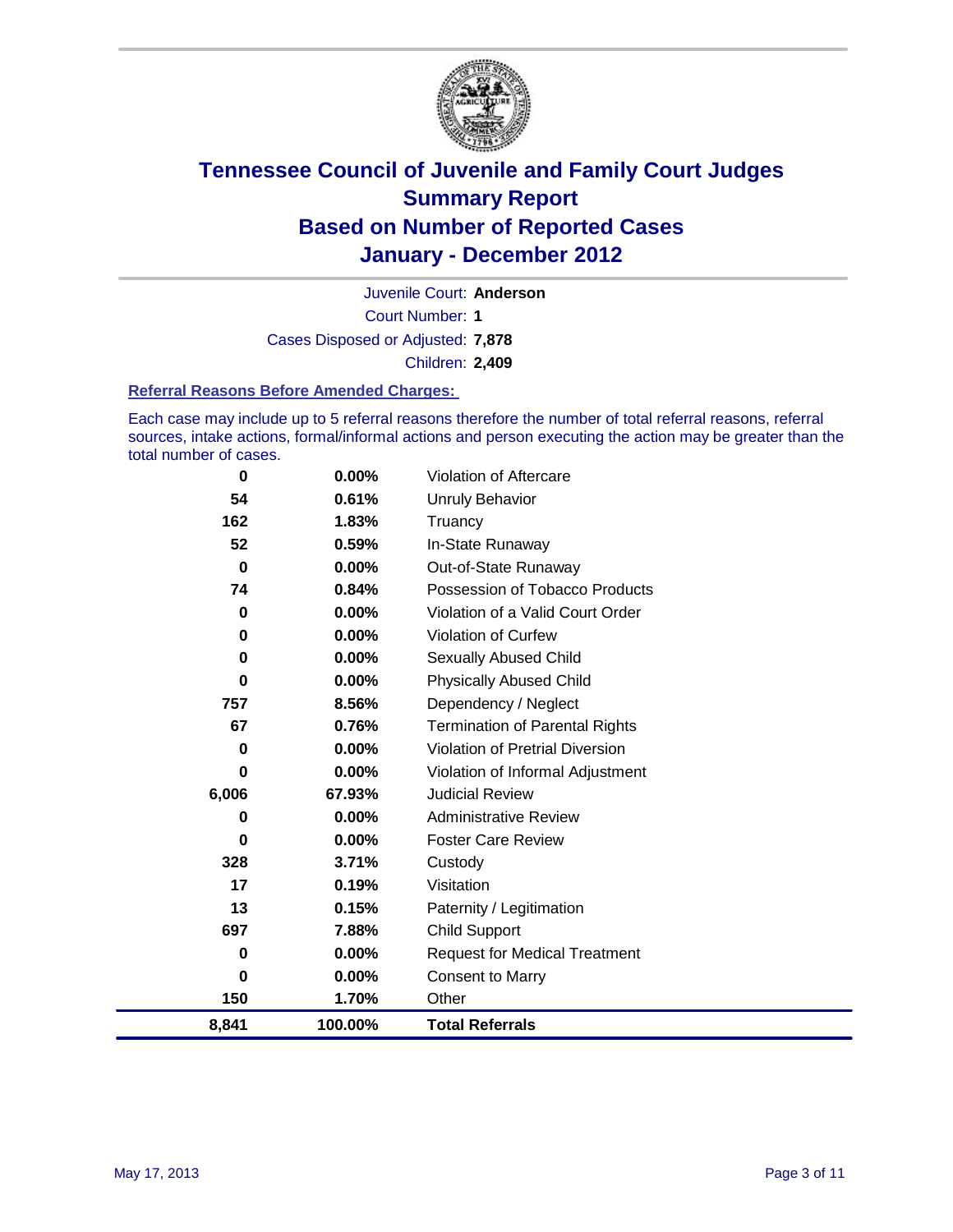

| Juvenile Court: Anderson    |                                   |                                   |  |  |  |
|-----------------------------|-----------------------------------|-----------------------------------|--|--|--|
| <b>Court Number: 1</b>      |                                   |                                   |  |  |  |
|                             | Cases Disposed or Adjusted: 7,878 |                                   |  |  |  |
|                             | Children: 2,409                   |                                   |  |  |  |
| <b>Referral Sources: 1</b>  |                                   |                                   |  |  |  |
| 541                         | 6.12%                             | Law Enforcement                   |  |  |  |
| 270                         | 3.05%                             | Parents                           |  |  |  |
| 135                         | 1.53%                             | <b>Relatives</b>                  |  |  |  |
| 3                           | 0.03%                             | Self                              |  |  |  |
| 172                         | 1.95%                             | School                            |  |  |  |
| $\bf{0}$                    | 0.00%                             | <b>CSA</b>                        |  |  |  |
| 941                         | 10.64%                            | <b>DCS</b>                        |  |  |  |
| 682                         | 7.71%                             | <b>Other State Department</b>     |  |  |  |
| 1                           | 0.01%                             | <b>District Attorney's Office</b> |  |  |  |
| 6,020                       | 68.09%                            | <b>Court Staff</b>                |  |  |  |
| 0                           | 0.00%                             | Social Agency                     |  |  |  |
| 21                          | 0.24%                             | <b>Other Court</b>                |  |  |  |
| $\overline{7}$              | 0.08%                             | Victim                            |  |  |  |
| 5                           | 0.06%                             | Child & Parent                    |  |  |  |
| 0                           | 0.00%                             | Hospital                          |  |  |  |
| 0                           | 0.00%                             | Unknown                           |  |  |  |
| 43                          | 0.49%                             | Other                             |  |  |  |
| 8,841                       | 100.00%                           | <b>Total Referral Sources</b>     |  |  |  |
| Ago of Child at Deferral: 2 |                                   |                                   |  |  |  |

### **Age of Child at Referral: 2**

| 2,409 | 100.00%       | <b>Total Child Count</b> |
|-------|---------------|--------------------------|
|       | $0.00\%$<br>0 | <b>Unknown</b>           |
| 950   | 39.44%        | Ages 19 and Over         |
| 233   | 9.67%         | Ages 17 through 18       |
| 265   | 11.00%        | Ages 15 through 16       |
| 181   | 7.51%         | Ages 13 through 14       |
| 108   | 4.48%         | Ages 11 through 12       |
|       | 672<br>27.90% | Ages 10 and Under        |
|       |               |                          |

<sup>1</sup> If different than number of Referral Reasons (8841), verify accuracy of your court's data.

<sup>2</sup> One child could be counted in multiple categories, verify accuracy of your court's data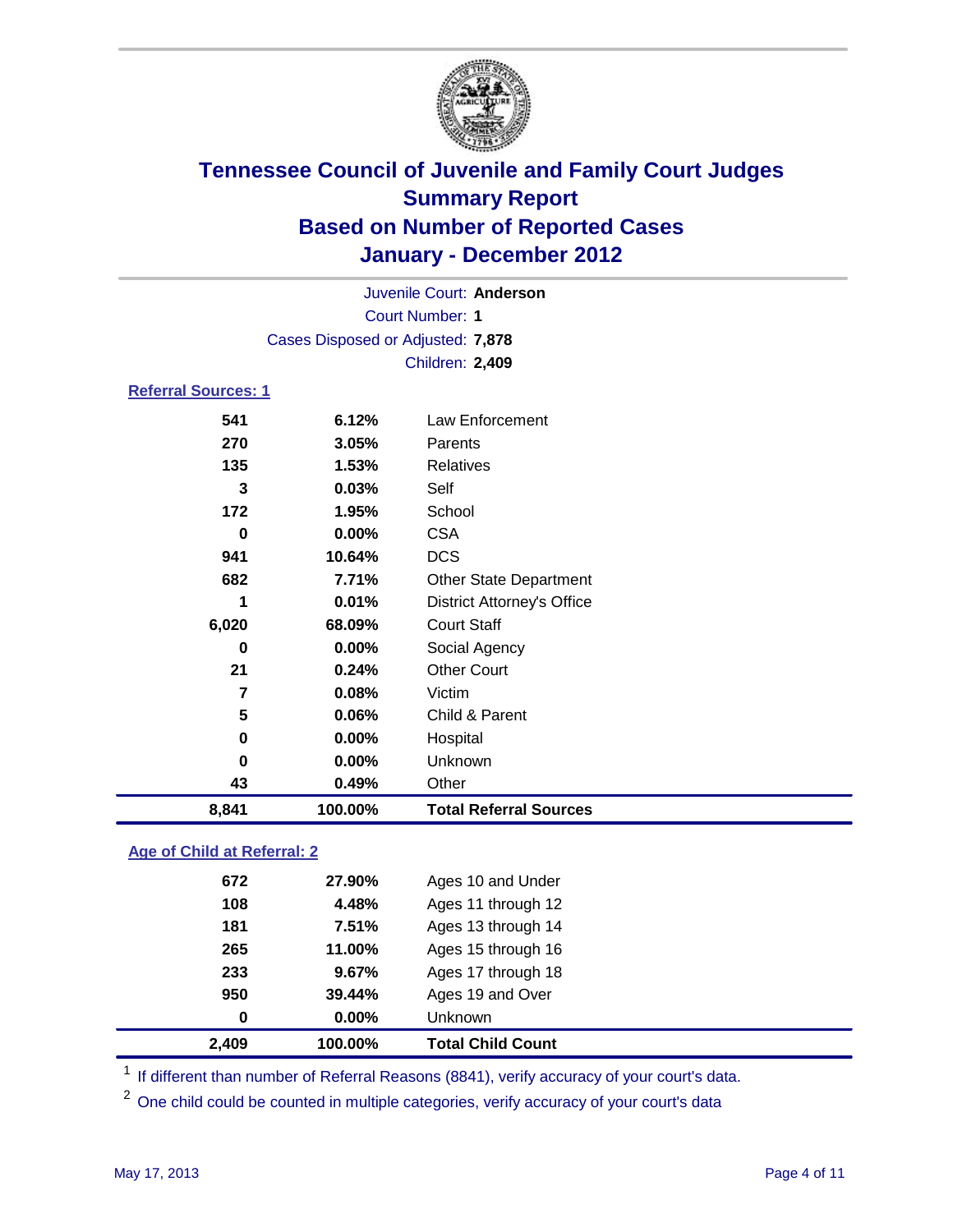

| Juvenile Court: Anderson                |                                   |                          |  |
|-----------------------------------------|-----------------------------------|--------------------------|--|
| <b>Court Number: 1</b>                  |                                   |                          |  |
|                                         | Cases Disposed or Adjusted: 7,878 |                          |  |
|                                         |                                   | Children: 2,409          |  |
| Sex of Child: 1                         |                                   |                          |  |
| 1,403                                   | 58.24%                            | Male                     |  |
| 984                                     | 40.85%                            | Female                   |  |
| 22                                      | 0.91%                             | Unknown                  |  |
| 2,409                                   | 100.00%                           | <b>Total Child Count</b> |  |
| Race of Child: 1                        |                                   |                          |  |
| 1,946                                   | 80.78%                            | White                    |  |
| 238                                     | 9.88%                             | African American         |  |
| 1                                       | 0.04%                             | Native American          |  |
| 6                                       | 0.25%                             | Asian                    |  |
| 14                                      | 0.58%                             | Mixed                    |  |
| 204                                     | 8.47%                             | Unknown                  |  |
| 2,409                                   | 100.00%                           | <b>Total Child Count</b> |  |
| <b>Hispanic Origin: 1</b>               |                                   |                          |  |
| 15                                      | 0.62%                             | Yes                      |  |
| 1,212                                   | 50.31%                            | <b>No</b>                |  |
| 1,182                                   | 49.07%                            | Unknown                  |  |
| 2,409                                   | 100.00%                           | <b>Total Child Count</b> |  |
| <b>School Enrollment of Children: 1</b> |                                   |                          |  |
| 801                                     | 33.25%                            | Yes                      |  |
| 767                                     | 31.84%                            | <b>No</b>                |  |
| 841                                     | 34.91%                            | Unknown                  |  |
| 2,409                                   | 100.00%                           | <b>Total Child Count</b> |  |

<sup>1</sup> One child could be counted in multiple categories, verify accuracy of your court's data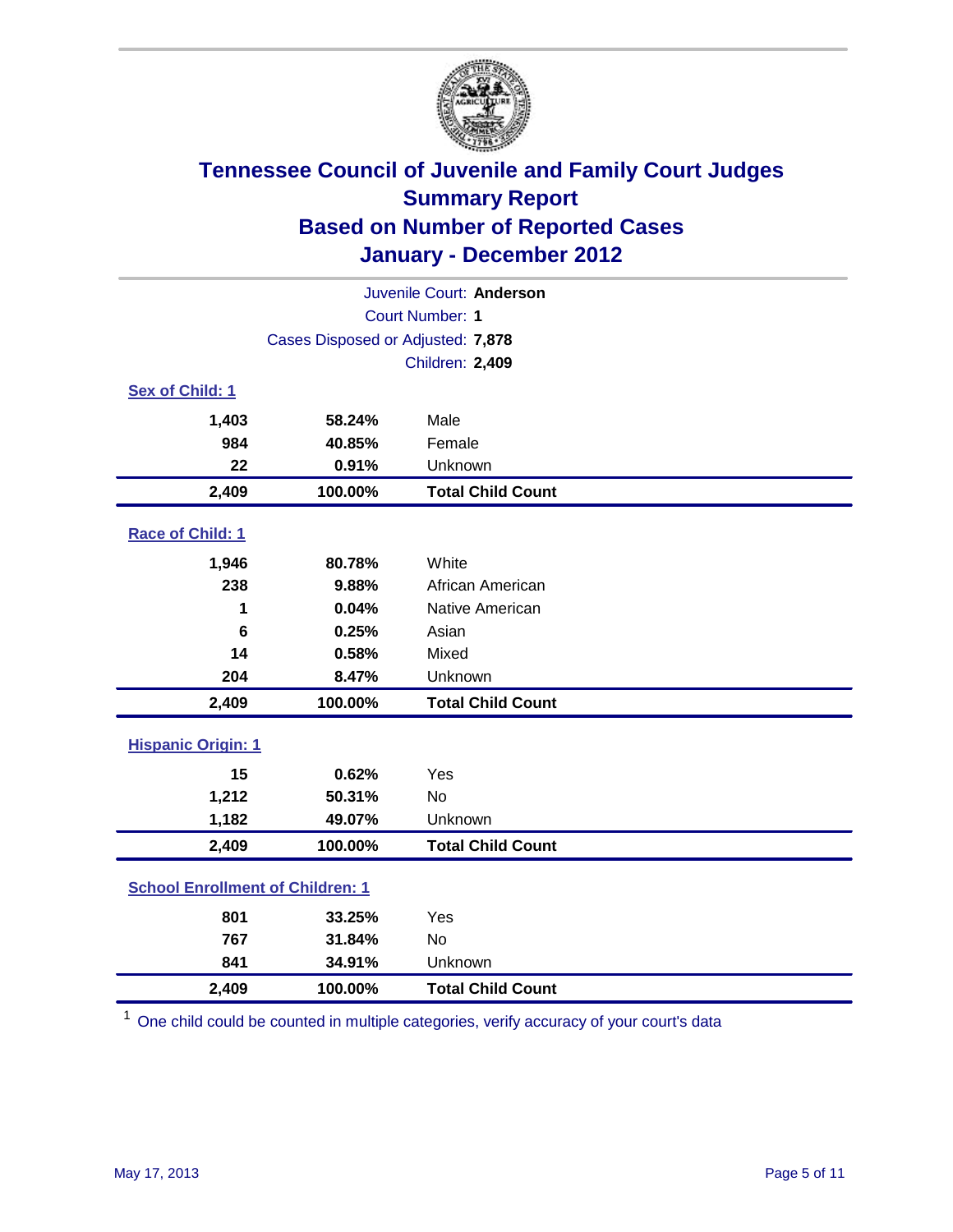

Court Number: **1** Juvenile Court: **Anderson** Cases Disposed or Adjusted: **7,878** Children: **2,409**

### **Living Arrangement of Child at Time of Referral: 1**

| 2,409 | 100.00%  | <b>Total Child Count</b>     |
|-------|----------|------------------------------|
| 197   | 8.18%    | Other                        |
| 787   | 32.67%   | Unknown                      |
| 54    | 2.24%    | Independent                  |
| 3     | 0.12%    | In an Institution            |
| 0     | $0.00\%$ | In a Residential Center      |
| 1     | 0.04%    | In a Group Home              |
| 5     | 0.21%    | With Foster Family           |
| 4     | 0.17%    | With Adoptive Parents        |
| 123   | 5.11%    | <b>With Relatives</b>        |
| 139   | 5.77%    | With Father                  |
| 831   | 34.50%   | <b>With Mother</b>           |
| 18    | 0.75%    | With Mother and Stepfather   |
| 5     | 0.21%    | With Father and Stepmother   |
| 242   | 10.05%   | With Both Biological Parents |
|       |          |                              |

### **Type of Detention: 2**

| 7,878 | 100.00%  | <b>Total Detention Count</b> |  |
|-------|----------|------------------------------|--|
| 0     | 0.00%    | Other                        |  |
| 7,877 | 99.99%   | Does Not Apply               |  |
| 0     | $0.00\%$ | <b>Unknown</b>               |  |
| 0     | $0.00\%$ | Psychiatric Hospital         |  |
| 0     | 0.00%    | Jail - No Separation         |  |
| 0     | $0.00\%$ | Jail - Partial Separation    |  |
| 0     | 0.00%    | Jail - Complete Separation   |  |
| 1     | 0.01%    | Juvenile Detention Facility  |  |
| 0     | $0.00\%$ | Non-Secure Placement         |  |
|       |          |                              |  |

<sup>1</sup> One child could be counted in multiple categories, verify accuracy of your court's data

<sup>2</sup> If different than number of Cases (7878) verify accuracy of your court's data.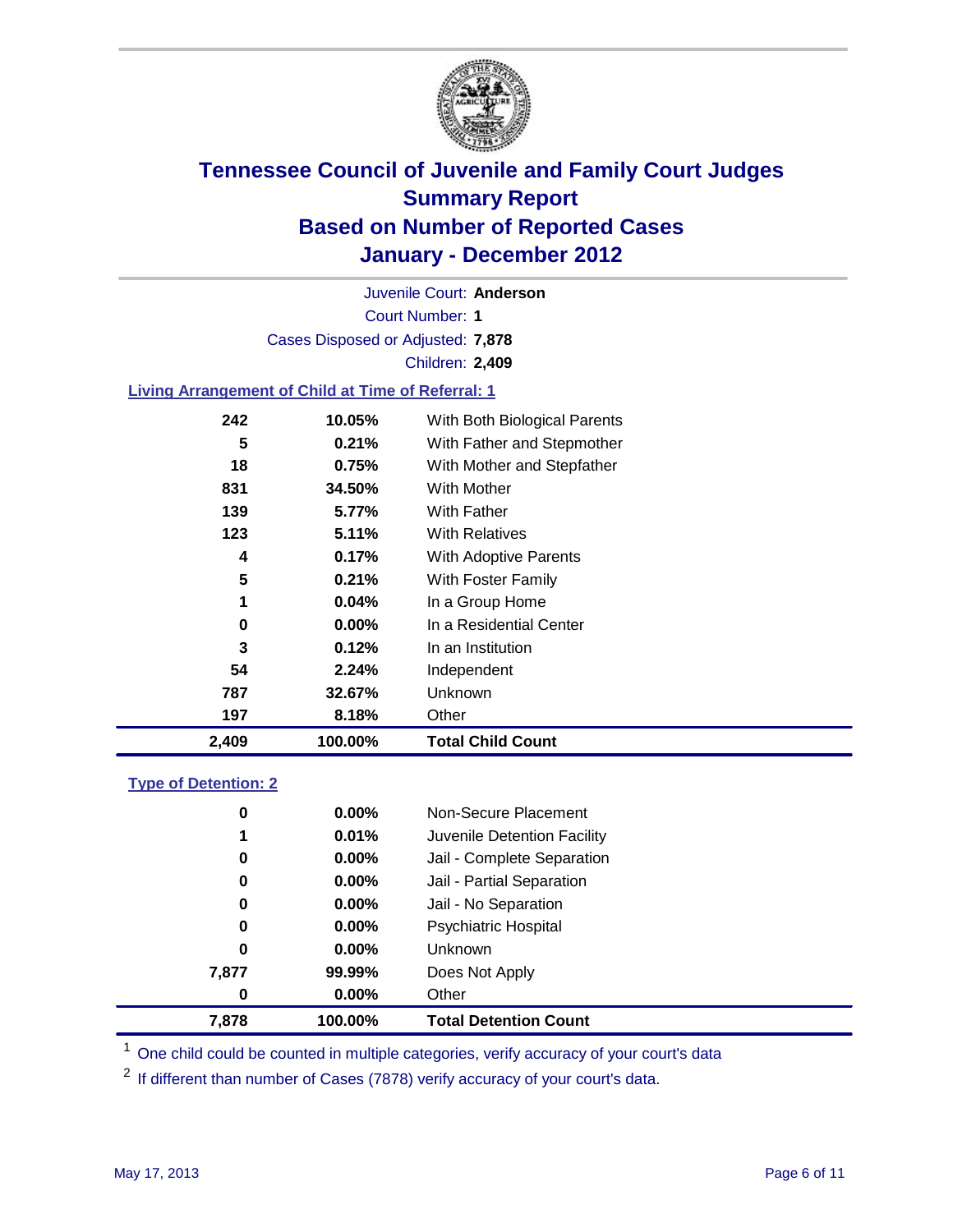

|                                                    | Juvenile Court: Anderson          |                                      |  |  |
|----------------------------------------------------|-----------------------------------|--------------------------------------|--|--|
| <b>Court Number: 1</b>                             |                                   |                                      |  |  |
|                                                    | Cases Disposed or Adjusted: 7,878 |                                      |  |  |
|                                                    |                                   | <b>Children: 2,409</b>               |  |  |
| <b>Placement After Secure Detention Hearing: 1</b> |                                   |                                      |  |  |
| $\mathbf 2$                                        | 0.03%                             | Returned to Prior Living Arrangement |  |  |
| 8                                                  | 0.10%                             | Juvenile Detention Facility          |  |  |
| $\bf{0}$                                           | 0.00%                             | Jail                                 |  |  |
| 0                                                  | 0.00%                             | Shelter / Group Home                 |  |  |
| 1                                                  | 0.01%                             | <b>Foster Family Home</b>            |  |  |
| 0                                                  | 0.00%                             | Psychiatric Hospital                 |  |  |
|                                                    | 0.01%                             | Unknown                              |  |  |
| 7,866                                              | 99.85%                            | Does Not Apply                       |  |  |
| $\pmb{0}$                                          | 0.00%                             | Other                                |  |  |
| 7,878                                              | 100.00%                           | <b>Total Placement Count</b>         |  |  |
| <b>Intake Actions: 2</b>                           |                                   |                                      |  |  |
|                                                    |                                   |                                      |  |  |
| 2,591                                              | 29.31%                            | <b>Petition Filed</b>                |  |  |
| 0                                                  | 0.00%                             | <b>Motion Filed</b>                  |  |  |
| 212                                                | 2.40%                             | <b>Citation Processed</b>            |  |  |
| U                                                  | 0.00%                             | Notification of Paternity Processed  |  |  |
| 6,006                                              | 67.93%                            | Scheduling of Judicial Review        |  |  |
| $\bf{0}$                                           | 0.00%                             | Scheduling of Administrative Review  |  |  |
| 0                                                  | 0.00%                             | Scheduling of Foster Care Review     |  |  |
| $\mathbf{2}$                                       | 0.02%                             | Unknown                              |  |  |
| 22                                                 | 0.25%                             | Does Not Apply                       |  |  |
| 8                                                  | 0.09%                             | Other                                |  |  |
| 8,841                                              | 100.00%                           | <b>Total Intake Count</b>            |  |  |

<sup>1</sup> If different than number of Cases (7878) verify accuracy of your court's data.

<sup>2</sup> If different than number of Referral Reasons (8841), verify accuracy of your court's data.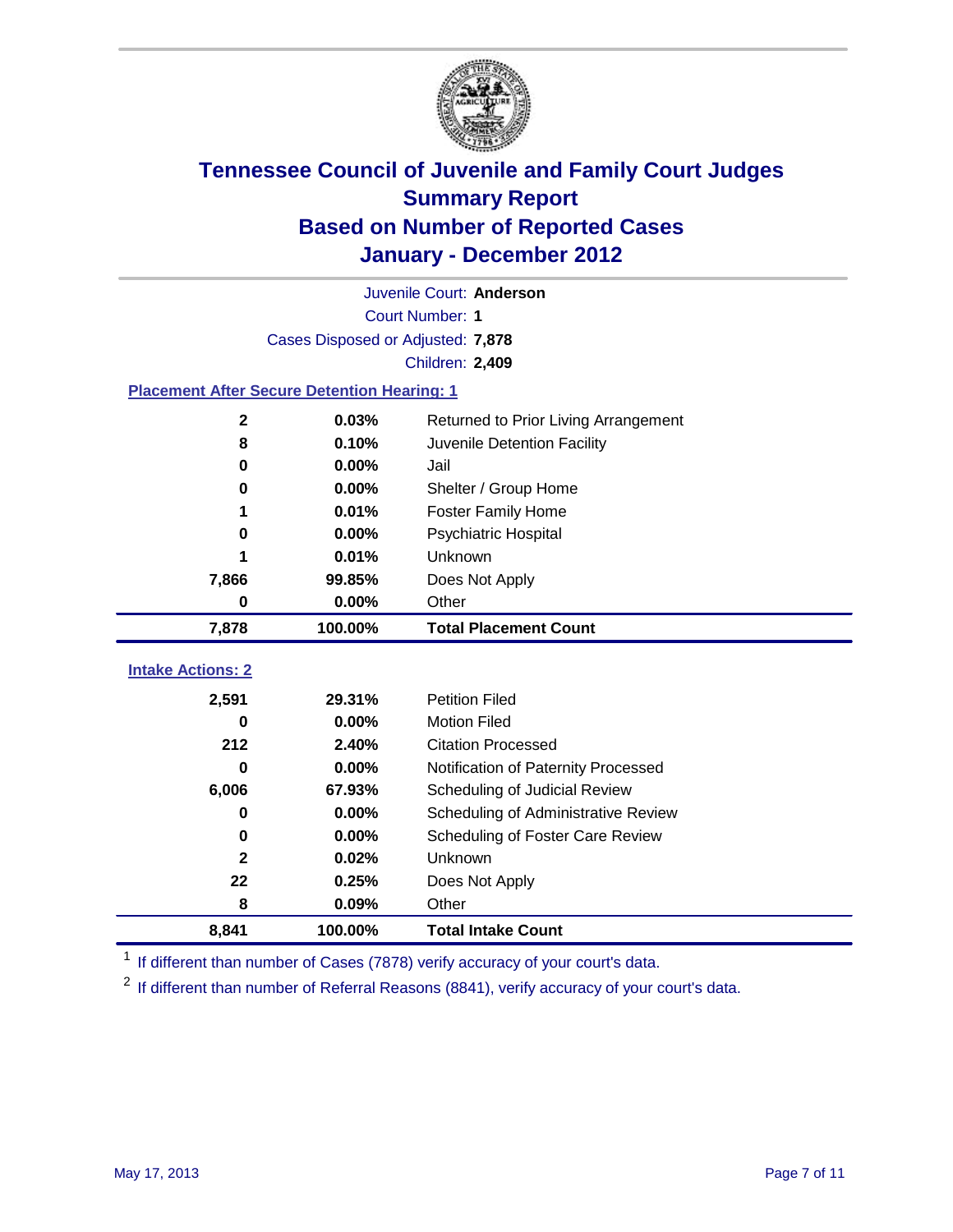

Court Number: **1** Juvenile Court: **Anderson** Cases Disposed or Adjusted: **7,878** Children: **2,409**

#### **Last Grade Completed by Child: 1**

| 2,409        | 100.00%  | <b>Total Child Count</b> |  |
|--------------|----------|--------------------------|--|
| 431          | 17.89%   | Other                    |  |
| 644          | 26.73%   | Unknown                  |  |
| 9            | 0.37%    | Never Attended School    |  |
| 3            | 0.12%    | Graduated                |  |
| 0            | $0.00\%$ | <b>GED</b>               |  |
| $\mathbf 0$  | 0.00%    | Non-Graded Special Ed    |  |
| $\mathbf{2}$ | 0.08%    | 12th Grade               |  |
| 117          | 4.86%    | 11th Grade               |  |
| 151          | 6.27%    | 10th Grade               |  |
| 105          | 4.36%    | 9th Grade                |  |
| 131          | 5.44%    | 8th Grade                |  |
| 96           | 3.99%    | 7th Grade                |  |
| 76           | 3.15%    | 6th Grade                |  |
| 28           | 1.16%    | 5th Grade                |  |
| 34           | 1.41%    | 4th Grade                |  |
| 30           | 1.25%    | 3rd Grade                |  |
| 71           | 2.95%    | 2nd Grade                |  |
| 52           | 2.16%    | 1st Grade                |  |
| 55           | 2.28%    | Kindergarten             |  |
| 29           | 1.20%    | Preschool                |  |
| 345          | 14.32%   | Too Young for School     |  |

### **Enrolled in Special Education: 1**

| 2,409 | 100.00%  | <b>Total Child Count</b> |  |
|-------|----------|--------------------------|--|
| 1.751 | 72.69%   | Unknown                  |  |
| 649   | 26.94%   | No                       |  |
| 9     | $0.37\%$ | Yes                      |  |
|       |          |                          |  |

One child could be counted in multiple categories, verify accuracy of your court's data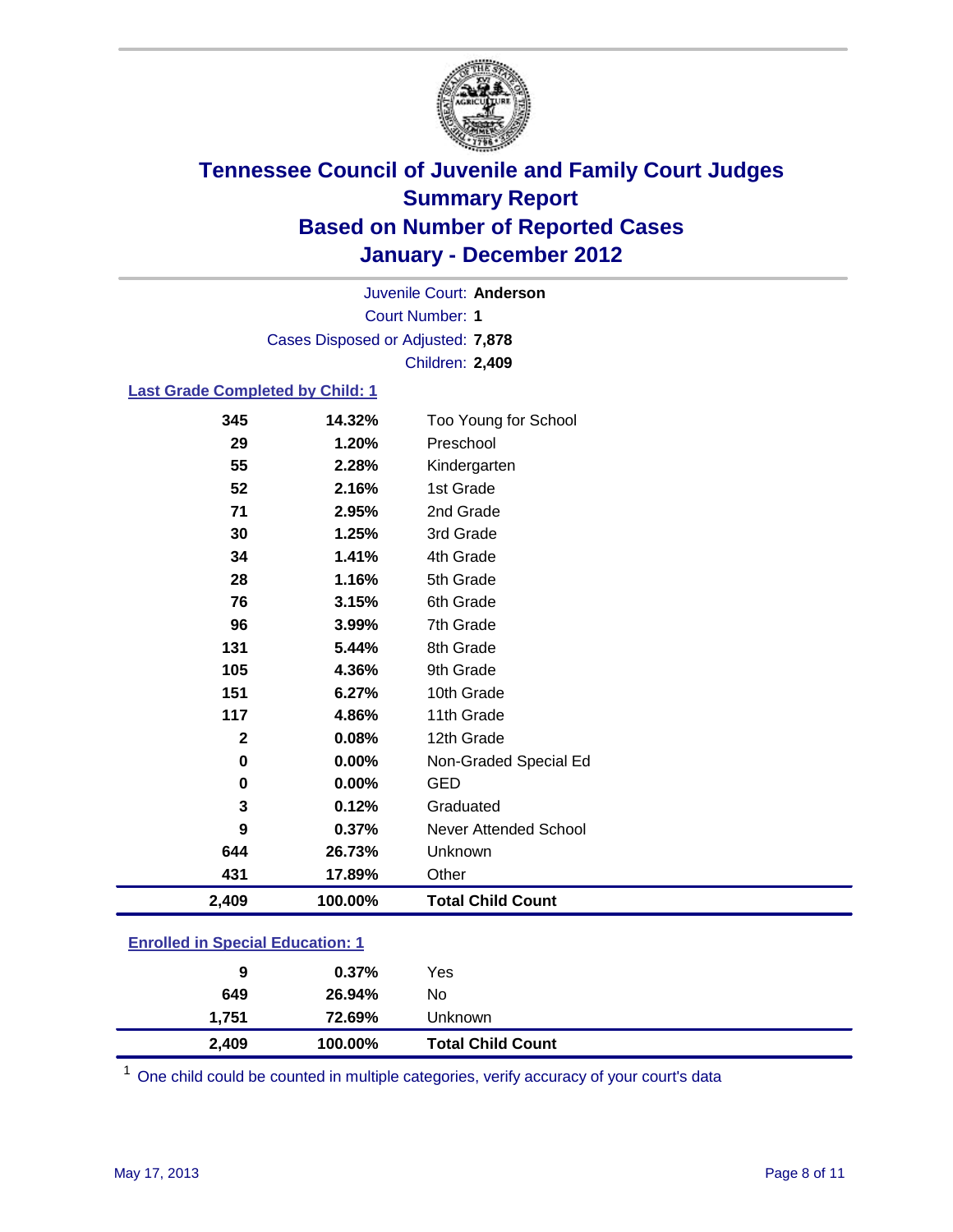

|                              |                                   | Juvenile Court: Anderson  |  |
|------------------------------|-----------------------------------|---------------------------|--|
| Court Number: 1              |                                   |                           |  |
|                              | Cases Disposed or Adjusted: 7,878 |                           |  |
|                              |                                   | Children: 2,409           |  |
| <b>Action Executed By: 1</b> |                                   |                           |  |
| 5,749                        | 65.03%                            | Judge                     |  |
| 3,092                        | 34.97%                            | Magistrate                |  |
| 0                            | $0.00\%$                          | <b>YSO</b>                |  |
| 0                            | $0.00\%$                          | Other                     |  |
| 0                            | 0.00%                             | Unknown                   |  |
| 8,841                        | 100.00%                           | <b>Total Action Count</b> |  |

### **Formal / Informal Actions: 1**

| 0.02%<br>2<br>$0.00\%$<br>0<br>118<br>1.33%<br>20<br>0.23%<br>$0.00\%$<br>0<br>$0.00\%$<br>0<br>40.83%<br>3,610<br>$0.00\%$<br>0<br>5<br>$0.06\%$<br>4,199<br>47.49%<br>$0.00\%$<br>0 | <b>Complaint Substantiated Abused</b><br><b>Complaint Substantiated Mentally III</b><br>Informal Adjustment<br><b>Pretrial Diversion</b><br><b>Transfer to Adult Court Hearing</b><br>Charges Cleared by Transfer to Adult Court<br><b>Special Proceeding</b><br><b>Review Concluded</b><br>Case Held Open<br>Other<br>Unknown |
|---------------------------------------------------------------------------------------------------------------------------------------------------------------------------------------|--------------------------------------------------------------------------------------------------------------------------------------------------------------------------------------------------------------------------------------------------------------------------------------------------------------------------------|
|                                                                                                                                                                                       |                                                                                                                                                                                                                                                                                                                                |
|                                                                                                                                                                                       |                                                                                                                                                                                                                                                                                                                                |
|                                                                                                                                                                                       |                                                                                                                                                                                                                                                                                                                                |
|                                                                                                                                                                                       |                                                                                                                                                                                                                                                                                                                                |
|                                                                                                                                                                                       |                                                                                                                                                                                                                                                                                                                                |
|                                                                                                                                                                                       |                                                                                                                                                                                                                                                                                                                                |
|                                                                                                                                                                                       |                                                                                                                                                                                                                                                                                                                                |
|                                                                                                                                                                                       |                                                                                                                                                                                                                                                                                                                                |
|                                                                                                                                                                                       |                                                                                                                                                                                                                                                                                                                                |
|                                                                                                                                                                                       |                                                                                                                                                                                                                                                                                                                                |
|                                                                                                                                                                                       |                                                                                                                                                                                                                                                                                                                                |
| 210<br>2.38%                                                                                                                                                                          | <b>Complaint Substantiated Dependent/Neglect</b>                                                                                                                                                                                                                                                                               |
| 11                                                                                                                                                                                    | <b>Complaint Substantiated Status Offender</b>                                                                                                                                                                                                                                                                                 |
| 207                                                                                                                                                                                   | <b>Complaint Substantiated Delinquent</b>                                                                                                                                                                                                                                                                                      |
| 4                                                                                                                                                                                     | Retired / Nolle Prosequi                                                                                                                                                                                                                                                                                                       |
|                                                                                                                                                                                       | Dismissed                                                                                                                                                                                                                                                                                                                      |
|                                                                                                                                                                                       | 455<br>5.15%<br>0.05%<br>2.34%<br>0.12%                                                                                                                                                                                                                                                                                        |

<sup>1</sup> If different than number of Referral Reasons (8841), verify accuracy of your court's data.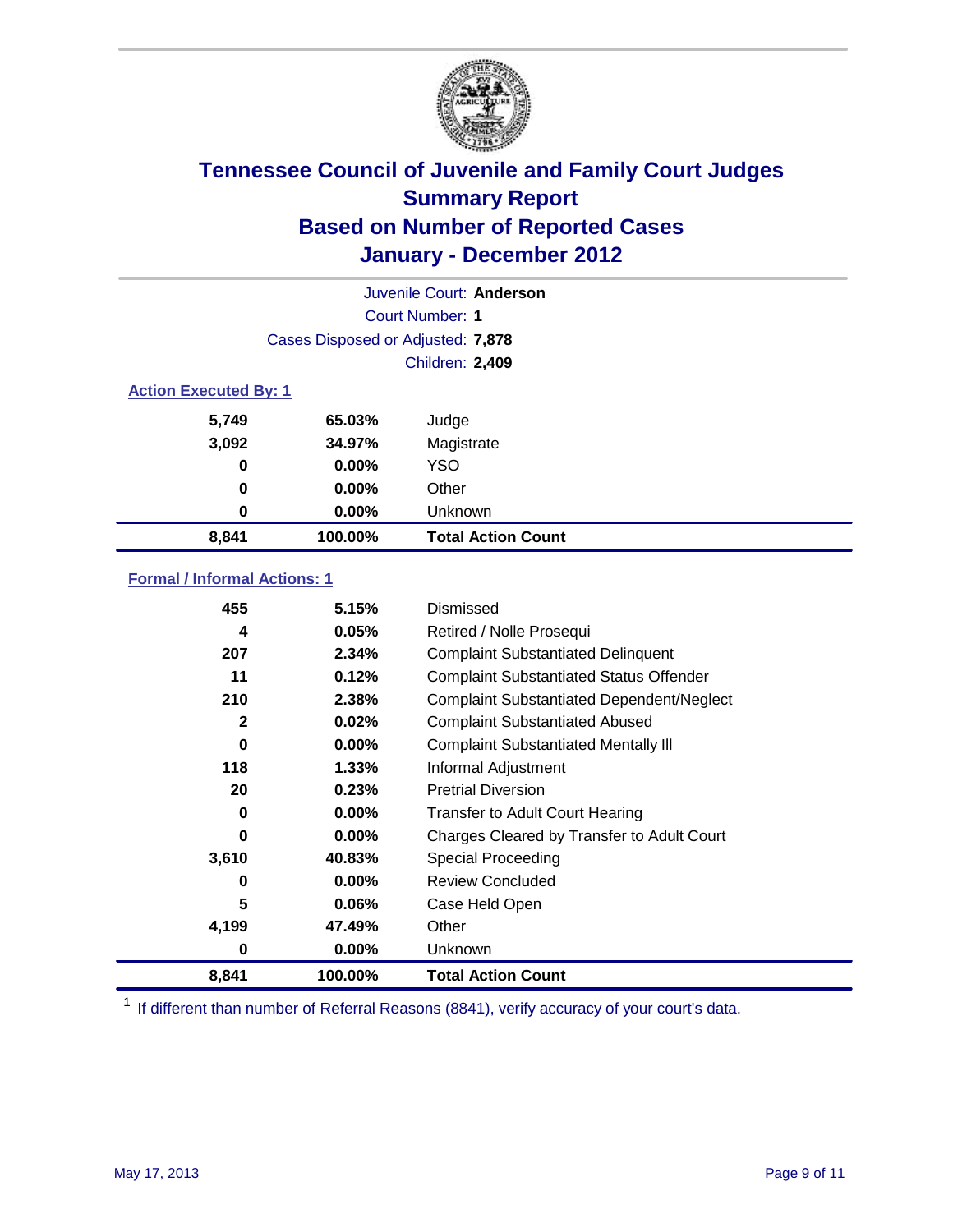

|                       |                                                       | Juvenile Court: Anderson                             |  |
|-----------------------|-------------------------------------------------------|------------------------------------------------------|--|
|                       |                                                       | <b>Court Number: 1</b>                               |  |
|                       | Cases Disposed or Adjusted: 7,878                     |                                                      |  |
|                       |                                                       | Children: 2,409                                      |  |
| <b>Case Outcomes:</b> | There can be multiple outcomes for one child or case. |                                                      |  |
| 571                   | 4.46%                                                 | <b>Case Dismissed</b>                                |  |
| 4                     | 0.03%                                                 | Case Retired or Nolle Prosequi                       |  |
| 0                     | 0.00%                                                 | Warned / Counseled                                   |  |
| 1,509                 | 11.79%                                                | Held Open For Review                                 |  |
| 91                    | 0.71%                                                 | Supervision / Probation to Juvenile Court            |  |
| 0                     | 0.00%                                                 | <b>Probation to Parents</b>                          |  |
| 0                     | 0.00%                                                 | Referral to Another Entity for Supervision / Service |  |
| 32                    | 0.25%                                                 | Referred for Mental Health Counseling                |  |
| 65                    | 0.51%                                                 | Referred for Alcohol and Drug Counseling             |  |
| 0                     | 0.00%                                                 | <b>Referred to Alternative School</b>                |  |
| 10                    | 0.08%                                                 | Referred to Private Child Agency                     |  |
| 38                    | 0.30%                                                 | Referred to Defensive Driving School                 |  |
| 10                    | 0.08%                                                 | Referred to Alcohol Safety School                    |  |
| 22                    | 0.17%                                                 | Referred to Juvenile Court Education-Based Program   |  |
| 0                     | 0.00%                                                 | Driver's License Held Informally                     |  |
| 0                     | 0.00%                                                 | <b>Voluntary Placement with DMHMR</b>                |  |
| 0                     | 0.00%                                                 | <b>Private Mental Health Placement</b>               |  |
| 0                     | 0.00%                                                 | <b>Private MR Placement</b>                          |  |
| 20                    | 0.16%                                                 | Placement with City/County Agency/Facility           |  |
| 0                     | 0.00%                                                 | Placement with Relative / Other Individual           |  |
| 29                    | 0.23%                                                 | Fine                                                 |  |
| 250                   | 1.95%                                                 | <b>Public Service</b>                                |  |
| 73                    | 0.57%                                                 | Restitution                                          |  |
| 0                     | 0.00%                                                 | <b>Runaway Returned</b>                              |  |
| 14                    | 0.11%                                                 | No Contact Order                                     |  |
| 0                     | 0.00%                                                 | Injunction Other than No Contact Order               |  |
| 15                    | 0.12%                                                 | <b>House Arrest</b>                                  |  |
| 39                    | 0.30%                                                 | <b>Court Defined Curfew</b>                          |  |
| 87                    | 0.68%                                                 | Dismissed from Informal Adjustment                   |  |
| 13                    | 0.10%                                                 | <b>Dismissed from Pretrial Diversion</b>             |  |
| 107                   | 0.84%                                                 | Released from Probation                              |  |
| 0                     | 0.00%                                                 | <b>Transferred to Adult Court</b>                    |  |
| 0                     | $0.00\%$                                              | <b>DMHMR Involuntary Commitment</b>                  |  |